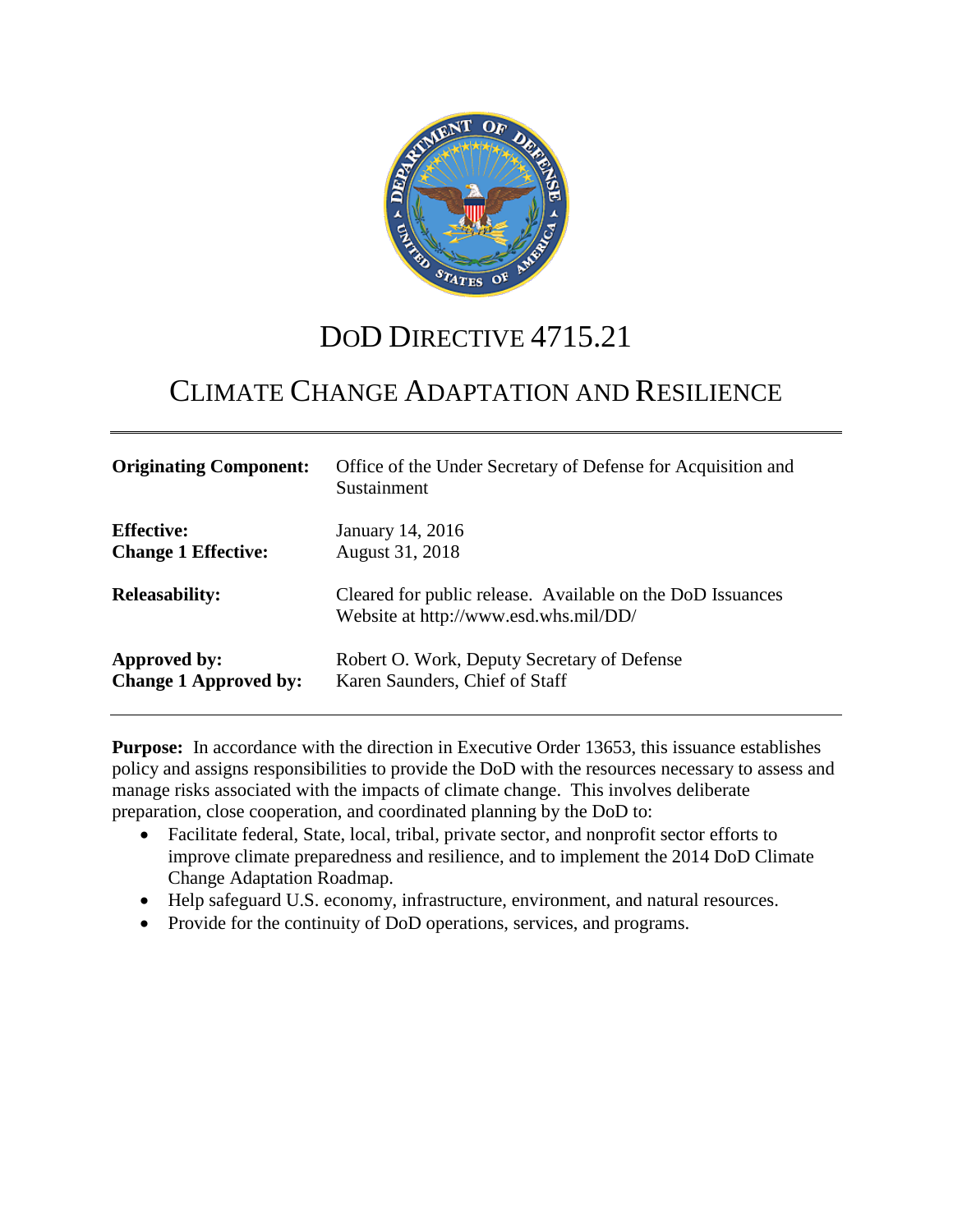## **TABLE OF CONTENTS**

| 2.1. Under Secretary of Defense for Acquisition, Technology, and Logistics              |  |
|-----------------------------------------------------------------------------------------|--|
|                                                                                         |  |
| 2.2. Assistant Secretary of Defense for Energy, Installations, and Environment          |  |
|                                                                                         |  |
| 2.3. Assistant Secretary of Defense for Logistics and Materiel Readiness.  5            |  |
|                                                                                         |  |
|                                                                                         |  |
|                                                                                         |  |
|                                                                                         |  |
| 2.8. Assistant Secretary of Defense for Homeland Defense and Global Security            |  |
|                                                                                         |  |
| 2.9. Assistant Secretary of Defense for Special Operations and Low-Intensity Conflict 7 |  |
|                                                                                         |  |
|                                                                                         |  |
|                                                                                         |  |
|                                                                                         |  |
|                                                                                         |  |
|                                                                                         |  |
|                                                                                         |  |
|                                                                                         |  |
|                                                                                         |  |
|                                                                                         |  |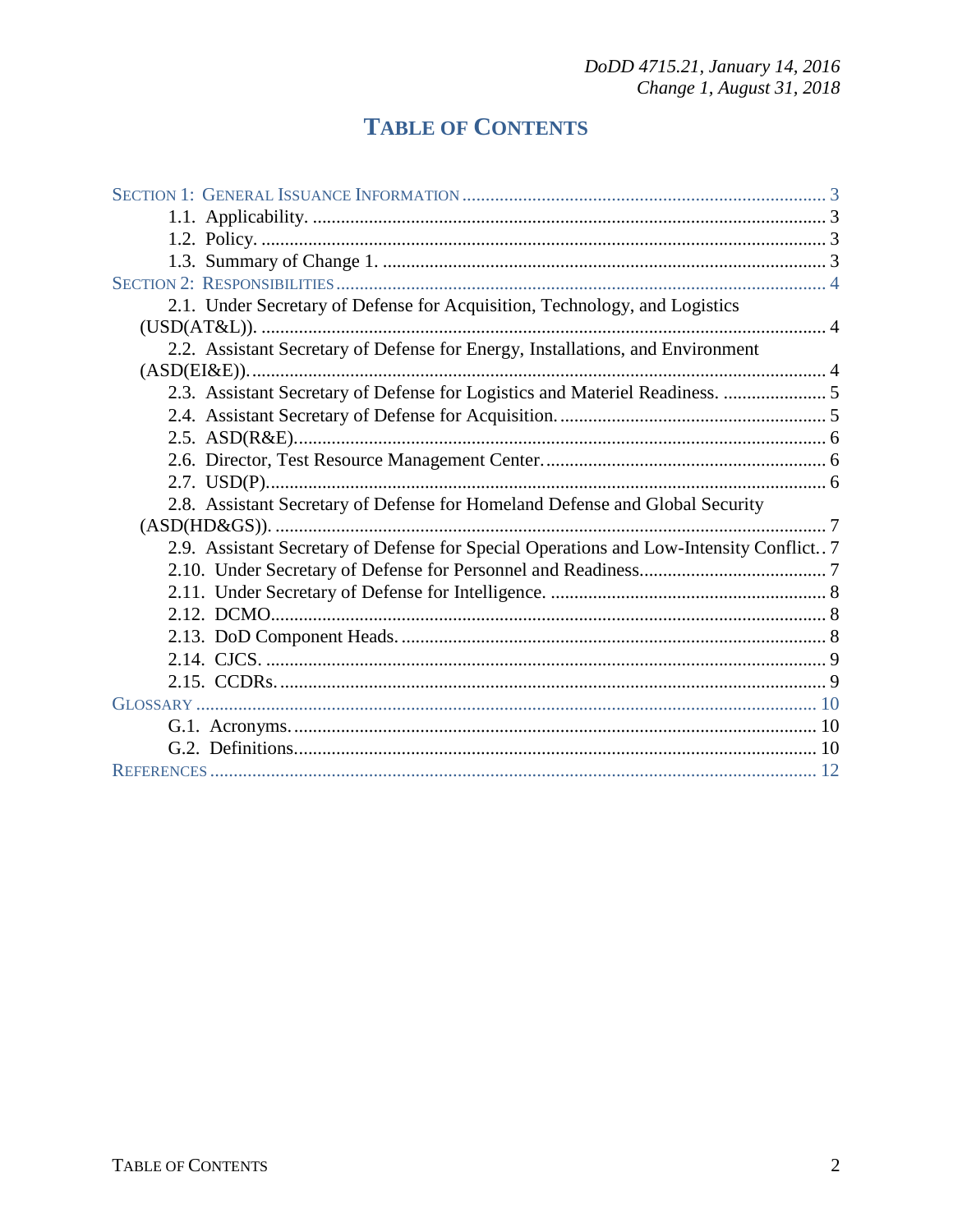## **SECTION 1: GENERAL ISSUANCE INFORMATION**

**1.1. APPLICABILITY.** This issuance applies to:

a. OSD, the Military Departments, the Office of the Chairman of the Joint Chiefs of Staff (CJCS) and the Joint Staff, the Combatant Commands, the Office of the Inspector General of the Department of Defense, the Defense Agencies, the DoD Field Activities, and all other organizational entities within the DoD (referred to collectively in this issuance as the "DoD Components").

b. All DoD operations worldwide unless superseded by international agreement.

**1.2. POLICY.** The DoD must be able to adapt current and future operations to address the impacts of climate change in order to maintain an effective and efficient U.S. military. Mission planning and execution must include:

a. Identification and assessment of the effects of climate change on the DoD mission.

b. Taking those effects into consideration when developing plans and implementing procedures.

c. Anticipating and managing any risks that develop as a result of climate change to build resilience.

**1.3. SUMMARY OF CHANGE 1.** This change reassigns the office of primary responsibility for the issuance to the Under Secretary of Defense for Acquisition and Sustainment in accordance with the July 13, 2018 Deputy Secretary of Defense Memorandum.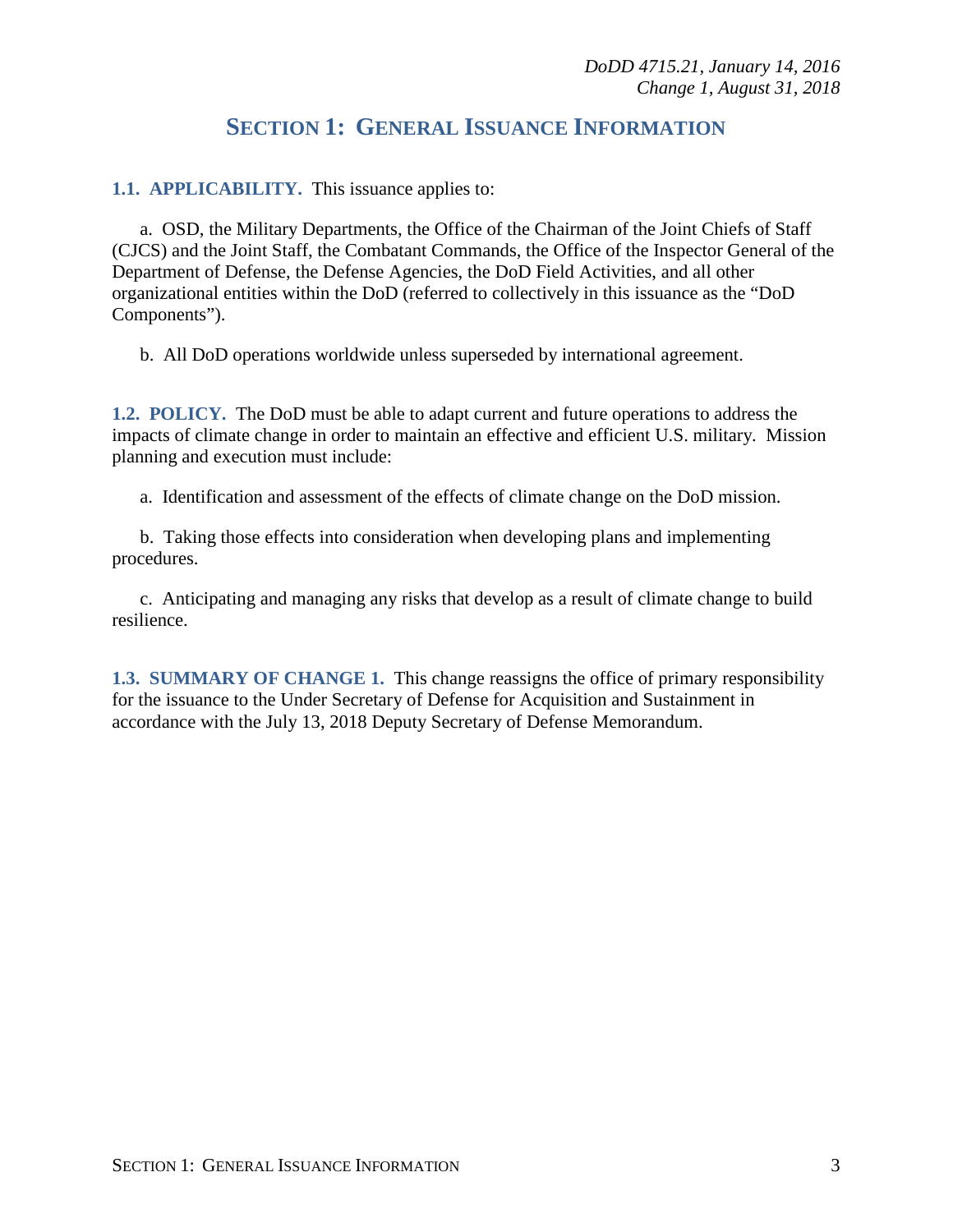### **SECTION 2: RESPONSIBILITIES**

**2.1. UNDER SECRETARY OF DEFENSE FOR ACQUISITION, TECHNOLOGY, AND LOGISTICS (USD(AT&L)).** In coordination with the Under Secretary of Defense for Policy  $(USD(P))$ , the  $USD(AT&L)$ :

a. Develops and oversees the implementation of DoD policy on climate change adaptation and resilience.

b. Establishes DoD climate change boards, councils, and working groups to integrate climate change considerations into DoD programs, plans, and policies, when necessary.

c. In coordination with the Deputy Chief Management Officer of the Department of Defense (DCMO), establishes efficient cost, schedule, performance, and strategic efficiencies, and establishes reporting metrics across the Department through alignment to DoD strategic planning and performance management.

d. Ensures DoD modeling and simulation efforts in support of climate change impact analysis is conducted in accordance with the responsibilities assigned in DoD Directive (DoDD) 5000.59.

**2.2. ASSISTANT SECRETARY OF DEFENSE FOR ENERGY, INSTALLATIONS, AND ENVIRONMENT (ASD(EI&E)).** Under the authority, direction, and control of the USD(AT&L), the ASD(EI&E):

a. Serves as the DoD's primary climate change adaptation official.

b. Collaborates with the USD(P) and CJCS to account for climate change impact during planning processes across the spectrum of military operations.

c. Develops DoD climate change adaptation and resilience policy in coordination with the USD(P).

d. Collaborates with DoD issuance Principal Staff Assistants to integrate climate change considerations in appropriate existing policies, procedures, and programs as part of their regular revision process.

e. Oversees DoD climate change adaptation and resilience research, development, testing, and evaluation programs in coordination with the Assistant Secretary of Defense for Research and Engineering (ASD(R&E)). Collaborates with the Military Departments and other federal agencies on climate change-related research and its applications to produce actionable science.

f. Collaborates with DoD Components and other federal agencies to support efforts by the private sector, and other professional and governmental organizations to identify, develop, and demonstrate technologies, engineering standards, tools, and approaches that enable climate change adaptation and resilience, in accordance with Section 4 of Executive Order 13653.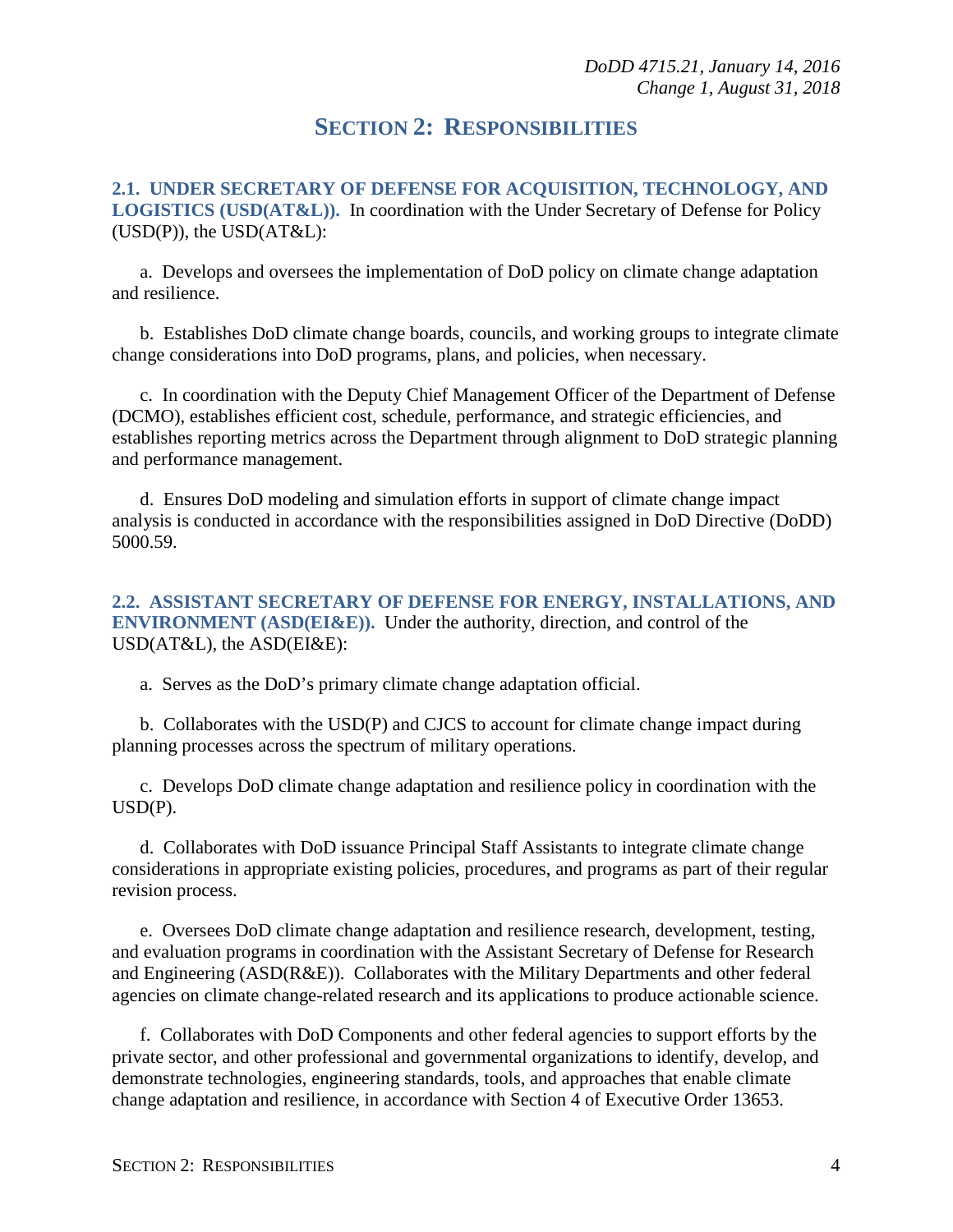g. Provides guidance and direction on relevant technologies, engineering standards, tools, scenario development and use, and other approaches to enable prudent climate change adaptation and resilience, including the Unified Facilities Criteria Program, in accordance with DoD Instruction (DoDI) 4120.24.

h. Promotes, as an advisor to the Defense Acquisition Board and other key acquisition bodies, integrating climate change considerations into programs under his or her purview.

i. Oversees identification and management of climate change-related risks in coordination with other DoD risk management and readiness programs.

j. Considers climate change adaptation and resiliency in the installation planning and basing processes to include impacts on built and natural infrastructure.

k. Engages with State and local governments to promote compatible development that considers climate change adaptation opportunities through the Joint Land Use Study Program in accordance with DoDI 3030.3.

l. Leverages the Strategic Environmental Research and Development Program, a joint effort between the DoD, Department of Energy, and Environmental Protection Agency, to develop and implement climate change assessment and adaptation planning tools.

**2.3. ASSISTANT SECRETARY OF DEFENSE FOR LOGISTICS AND MATERIEL READINESS.** Under the authority, direction, and control of the USD(AT&L), the Assistant Secretary of Defense for Logistics and Materiel Readiness:

a. Identifies and considers the risks climate change poses to logistics infrastructure, materiel acquisition and supply (including critical suppliers and critical components), key transportation modes and routes, and storage and stockpile activities.

b. Takes appropriate actions to manage the risks identified in Paragraph 2.3.a.

c. Integrates consideration of the impacts of a changing climate into existing policies under his or her cognizance.

**2.4. ASSISTANT SECRETARY OF DEFENSE FOR ACQUISITION.** Under the authority, direction, and control of the USD(AT&L), the Assistant Secretary of Defense for Acquisition:

a. In accordance with DoDD 5000.01 and DoDI 5000.02:

(1) Oversees integration of climate change considerations, including life cycle analyses, into acquiring or modifying weapons systems, platforms, equipment, and products.

(2) Develops or updates policies to integrate climate change considerations into mission area analyses and acquisition strategies across the life cycle of weapons systems, platforms, and equipment.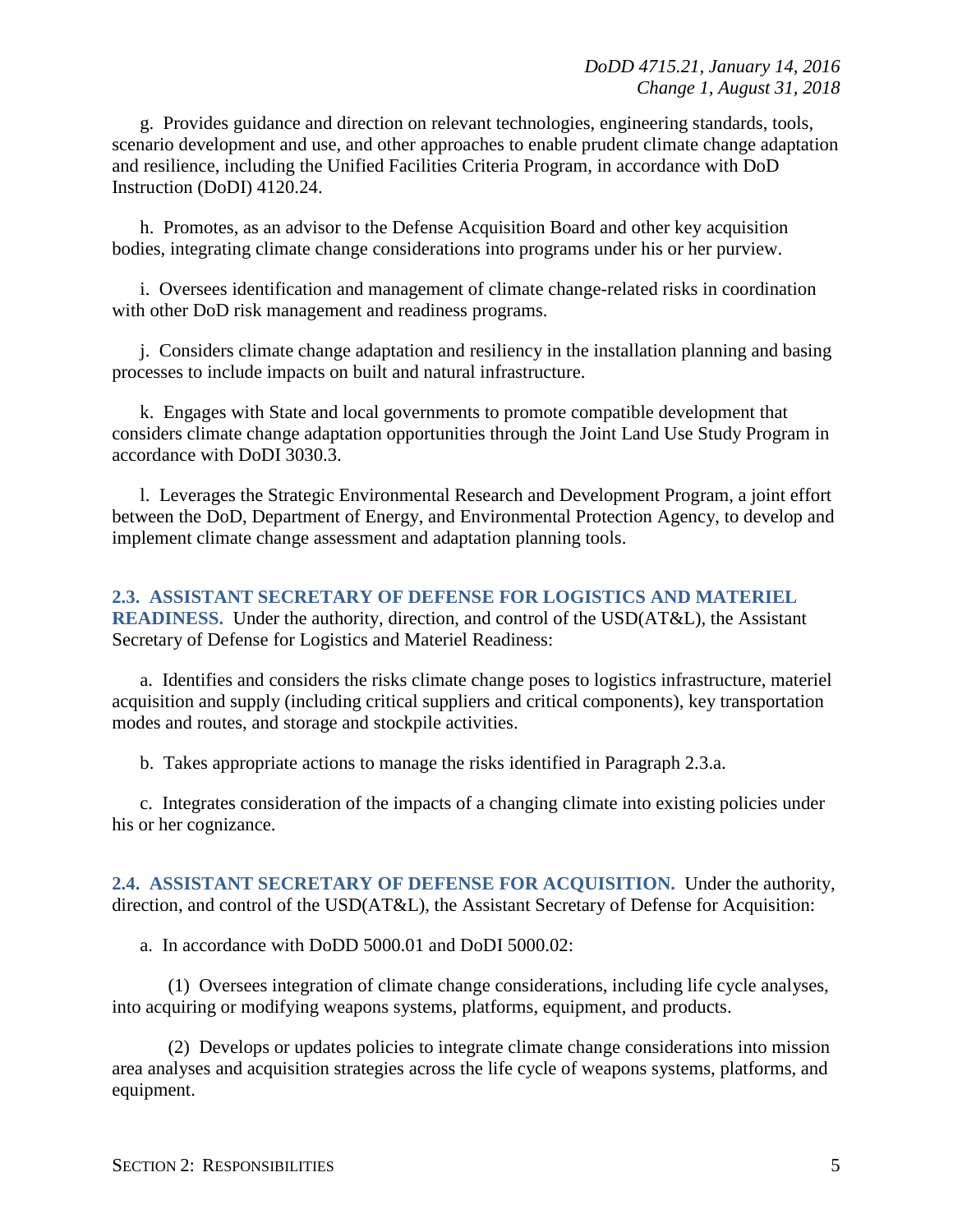(3) Oversees integration of climate change-related policy and practices in defense acquisition workforce training and education.

b. Supports the CJCS in integrating climate change considerations into interactions between the Joint Capabilities Integration and Development System and Defense Acquisition System processes in accordance with CJCS Instruction 3170.01I.

**2.5. ASD(R&E).** Under the authority, direction, and control of the USD(AT&L), the ASD(R&E):

a. In coordination with the ASD(EI&E):

(1) Oversees defense-related research in climate science for the development of approaches and technologies that reduce risk and promote mission execution.

(2) Provides guidance and direction on relevant technologies and technological approaches to comply with policy and lessen the effects of climate change on operational mission needs.

b. Oversees DoD engagement with the U.S. Global Change Research Program through the National Science and Technology Council's committee structure in accordance with Executive Order 12881.

**2.6. DIRECTOR, TEST RESOURCE MANAGEMENT CENTER.** Under the authority, direction, and control of the USD(AT&L), the Director, Test Resource Management Center:

a. Oversees integration of climate change considerations into DoD testing range sustainment policy objectives established in DoDD 3200.15.

b. Oversees DoD assessment of impacts to testing capabilities resulting from climate change trends in accordance with the responsibilities assigned in DoDD 5105.71.

c. Identifies climate change trends that may impact testing range capabilities across the DoD, and oversees DoD Component implementation of strategies to sustain testing range capabilities.

d. In coordination with the DoD Component heads, collaborates with internal and external stakeholders to address common climate change challenges and opportunities, including regional planning efforts.

**2.7. USD(P).** In coordination with the USD(AT&L), the USD(P), through the Assistant Secretary of Defense for Strategy, Plans, and Capabilities, develops policies, plans, programs, forces, and posture needed to implement the DoD strategy, including, as appropriate, adapting actions to increase resilience to climate change.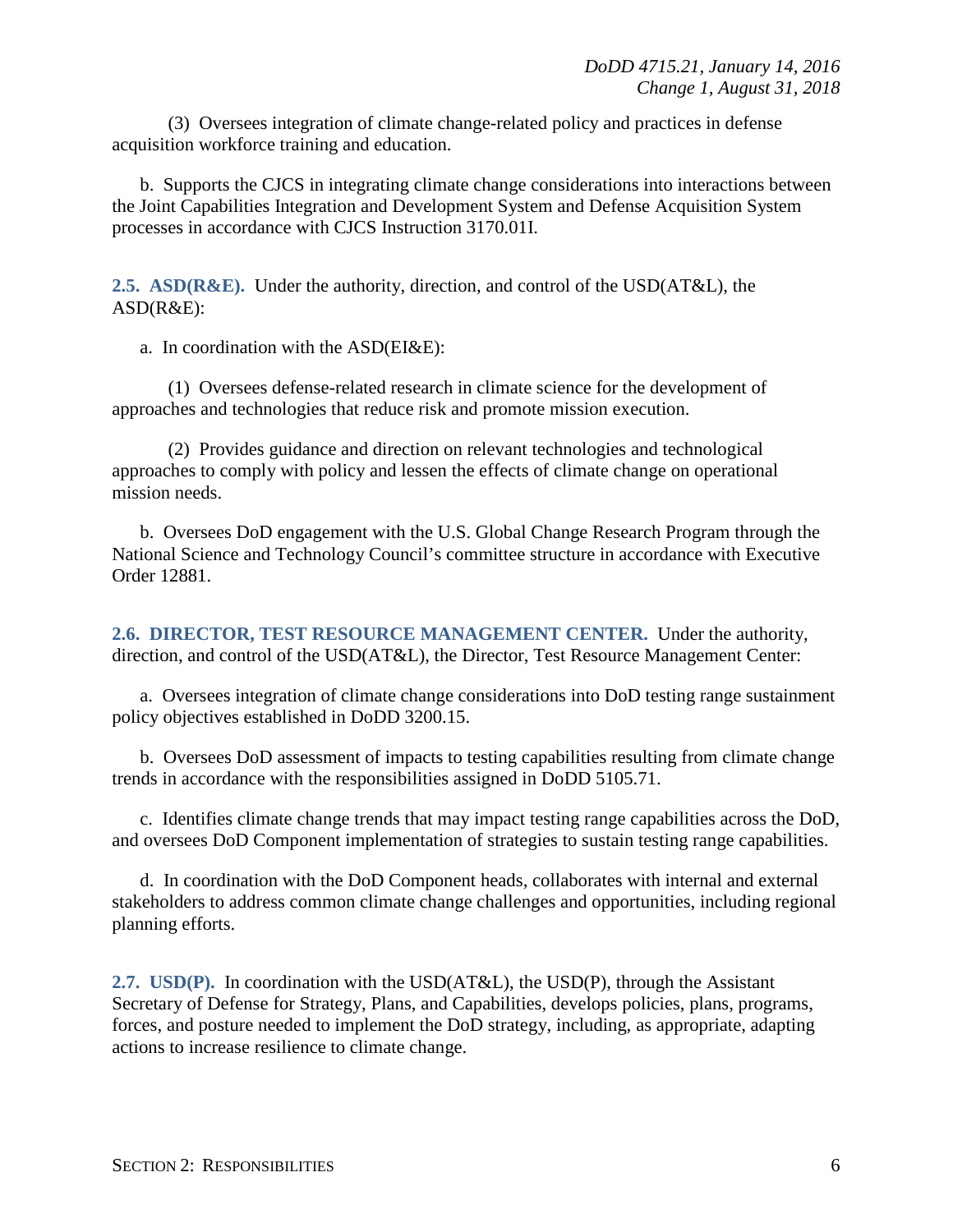**2.8. ASSISTANT SECRETARY OF DEFENSE FOR HOMELAND DEFENSE AND GLOBAL SECURITY (ASD(HD&GS)).** Under the authority, direction, and control of the USD(P), the ASD(HD&GS) develops, coordinates, and integrates DoD climate change policy for homeland defense activities including national preparedness, crisis management, defense mobilization in emergency situations, defense continuity programs, mission assurance, the Defense Support of Civil Authorities (DSCA), and continuity of operations and government, preserving freedom of navigation and other ASD(HD&GS) mission areas in accordance with DoDI S-2005.01.

#### **2.9. ASSISTANT SECRETARY OF DEFENSE FOR SPECIAL OPERATIONS AND LOW-INTENSITY CONFLICT.** Under the authority, direction, and control of the USD(P),

the Assistant Secretary of Defense for Special Operations and Low-Intensity Conflict:

a. Monitors and directs appropriate planning for anticipated humanitarian assistance and disaster relief (HA/DR) requests for DoD assistance, including stabilization support. These plans address climate change impacts such as increased demand and resources for HA/DR activities, and increased instability sparked by competition for limited natural resources.

b. Provides guidance and oversight to the Combatant Commanders (CCDRs) on on-going humanitarian assistance programs and resources to encourage partner nations' efforts for:

(1) Disaster risk reduction, mitigation, preparedness, and resiliency.

(2) Building capacity for humanitarian assistance, global health engagement, and disaster prevention in light of changing climate risks.

c. Incorporates climate risks into stability operations policy, doctrine, and planning, including the impact of climate trends on conflict and state fragility.

**2.10. UNDER SECRETARY OF DEFENSE FOR PERSONNEL AND READINESS.** In coordination with the USD(AT&L), the Under Secretary of Defense for Personnel and Readiness:

a. Oversees integration of climate change considerations into DoD training range sustainment policy objectives established in DoDD 3200.15.

b. Oversees DoD assessment of impacts to training capabilities resulting from climate change trends.

c. Identifies climate change trends that may impact training ranges and training capabilities across DoD, and oversees DoD Component implementation of strategies to sustain training range capabilities.

d. Considers and plans for the impacts of climate change on the safety, health, and wellbeing of the DoD military and civilian workforce.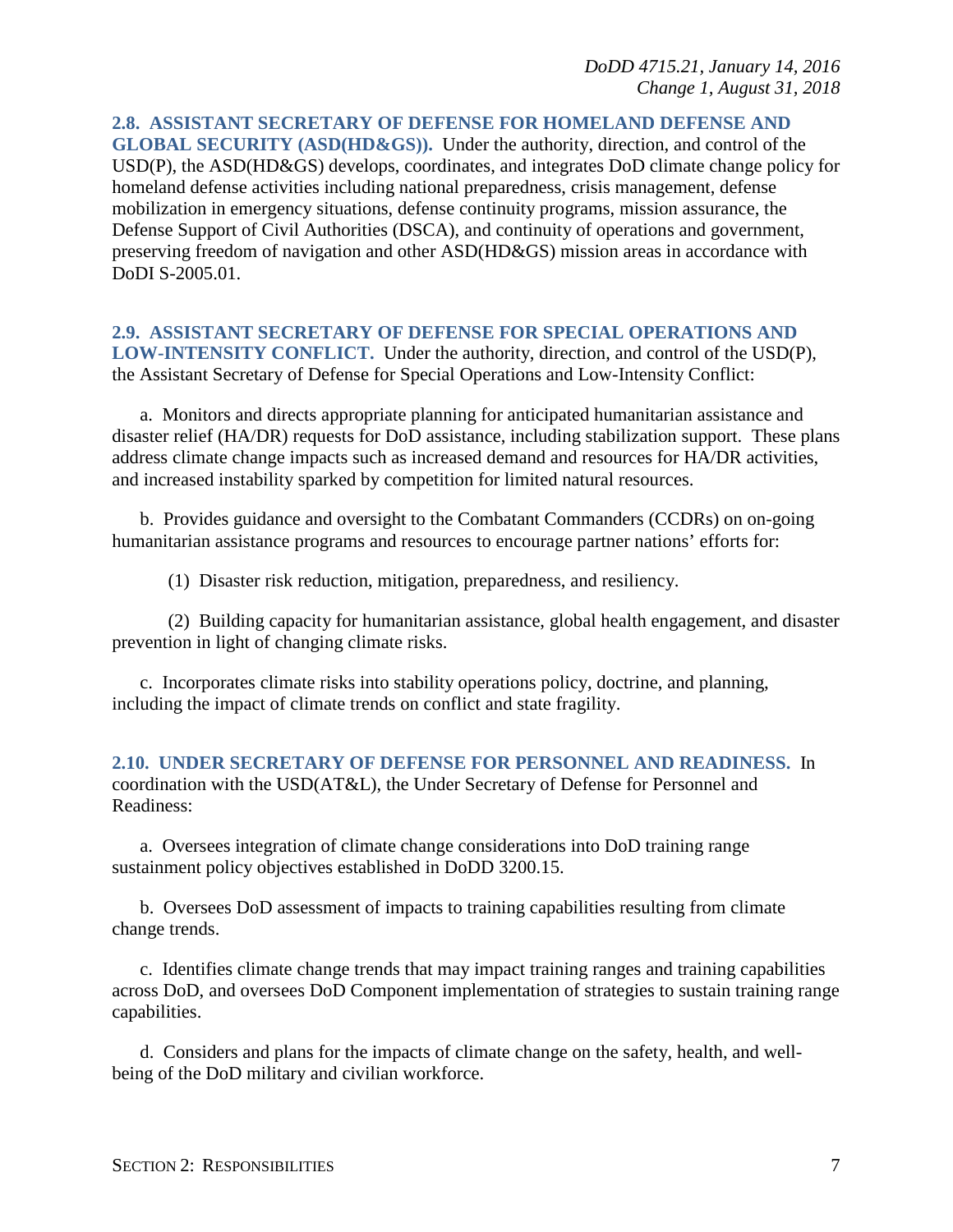#### **2.11. UNDER SECRETARY OF DEFENSE FOR INTELLIGENCE.** The Under Secretary of Defense for Intelligence:

a. Oversees planning, organizing, coordinating, and balancing of climate change and environmental monitoring-related investment and risk for all DoD intelligence, surveillance, and reconnaissance and environmental system capabilities, and consults with CCDRs, as appropriate.

b. As the Director of Defense Intelligence and principal advisor to the Director of National Intelligence (DNI) and all other Intelligence Community elements on Defense Intelligence matters:

(1) Coordinates with the DNI to ensure effective, complementary, and mutual climate change and environmental monitoring related support between Defense Intelligence programs and the National Intelligence Program.

(2) Coordinates with the DNI on all other responsibilities and functions as related to risks, potential impacts, considerations, vulnerabilities, and effects of altered operating environments related to climate change and environmental monitoring.

**2.12. DCMO.** As the Performance Improvement Officer of the DoD, the DCMO coordinates with the USD(AT&L) to establish cost, schedule, performance, and strategic efficiencies, and establishes reporting metrics across the DoD through alignment to DoD strategic planning and performance management.

#### **2.13. DoD COMPONENT HEADS.** The DoD Component heads:

a. Integrate climate change considerations into DoD Component policy, guidance, plans, and operations.

b. Assess and manage risks to built and natural infrastructure, including changes as appropriate to installation master planning, natural and cultural resource management, design and construction standards, asset management, encroachment management, utility systems, and emergency management operations.

c. Assess, incorporate, and manage the risks and effects of altered operating environments on DoD Component capabilities and capacity, including force structure, basing, military operations, capacity building, stability operations, and demand for HA/DR and DSCA in shortand long-term plans.

d. Assess and manage vulnerabilities associated with climate change to acquisition and supply, including the full life cycle of weapons systems, platforms, equipment, and products within the respective DoD Component's portfolio.

e. Assess and mitigate the effects of climate change on the ability to carry out training and test activities in the field environment. Determine the total impacts on training and test activities across the DoD Component concerned, including supporting range complex planning.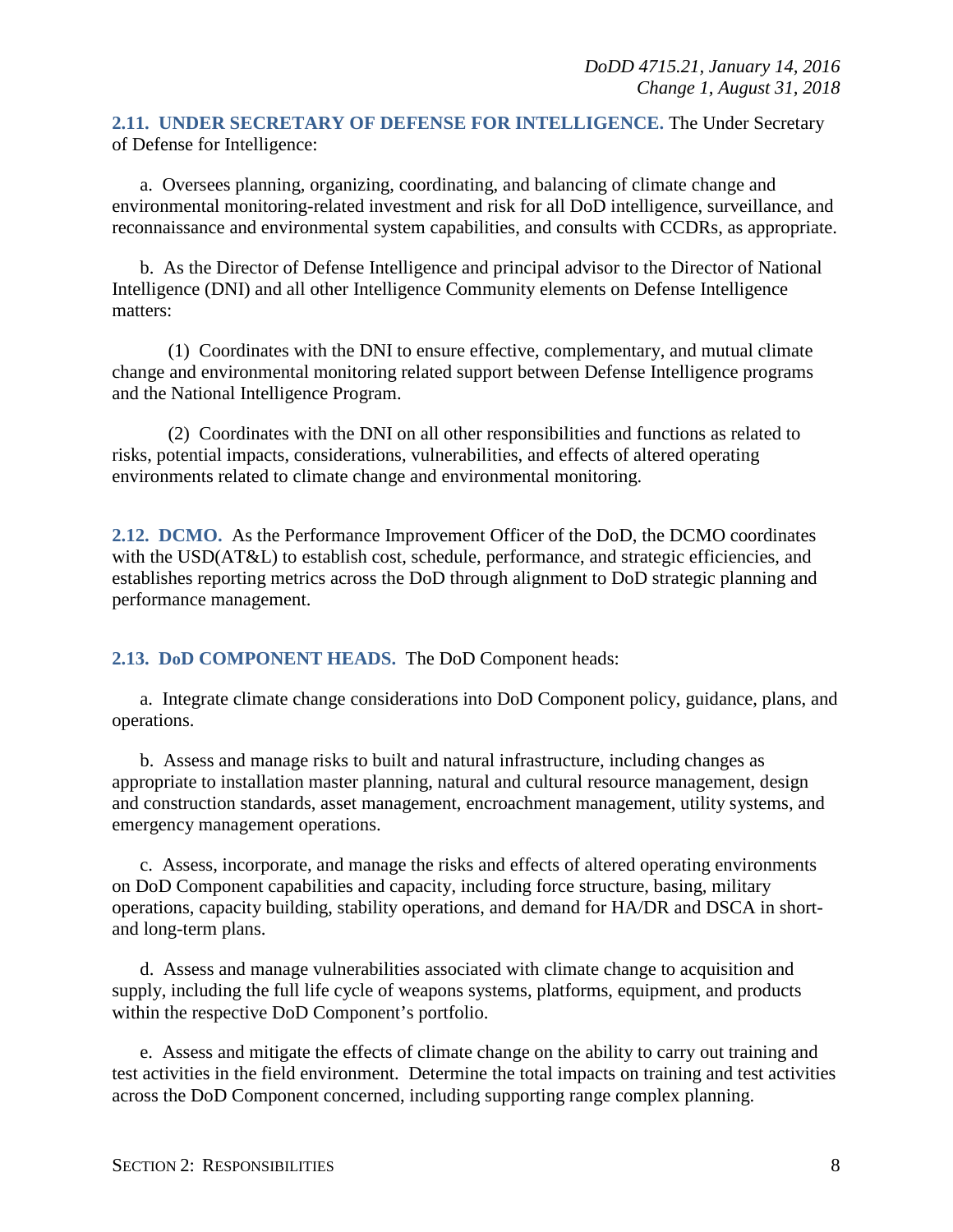f. Update health surveillance programs to address effects on personnel, including changes in extreme temperatures, precipitation patterns, and disease vector distribution.

g. Nominate climate change concepts, effects on mission, and DoD adaptation and resiliency efforts into education and training.

h. Collaborate with internal and external stakeholders to address common climate change challenges and opportunities, including regional planning efforts.

i. Leverage authoritative environmental prediction sources for appropriate data and analysis products to assess weather and climate impacts.

j. Integrate resource considerations and cost management including life-cycle costs into plans, business processes, material management, and acquisition strategies, along with associated investment and risk management processes at all relevant levels within the Component concerned.

**2.14. CJCS.** In addition to the responsibilities in Paragraph 2.13., the CJCS:

a. Collaborates with allies and partners to optimize joint exercises and war games incorporating climate change considerations, including factors contributing to geopolitical and socioeconomic instability and long-term planning.

b. Continues efforts to incorporate geostrategic and operational energy and water considerations into force planning, requirements development, and acquisition processes.

**2.15. CCDR**s**.** In addition to the responsibilities in Paragraph 2.13., the CCDRs:

a. Incorporate climate change impacts into plans and operations and integrate DoD guidance and analysis in Combatant Command planning to address climate change-related risks and opportunities across the full range of military operations, including steady-state campaign planning and operations and contingency planning.

b. Assess the risks to U.S. security interests posed by climate change within their areas of responsibility and resulting risks to U.S. operations, and identify associated U.S. military capability gaps and operational risks.

c. Require country-specific cooperation and engagement including joint training and exercises that enhance partner capacity and improve joint force tactics, techniques, and procedures for addressing climate change impacts.

d. Monitor internal policy guidance provided to the other DoD Components for the preparation and review of program and budget submissions.

e. Review and refine capacity and capability requirements for HA/DR and DSCA for the respective assigned areas of responsibility.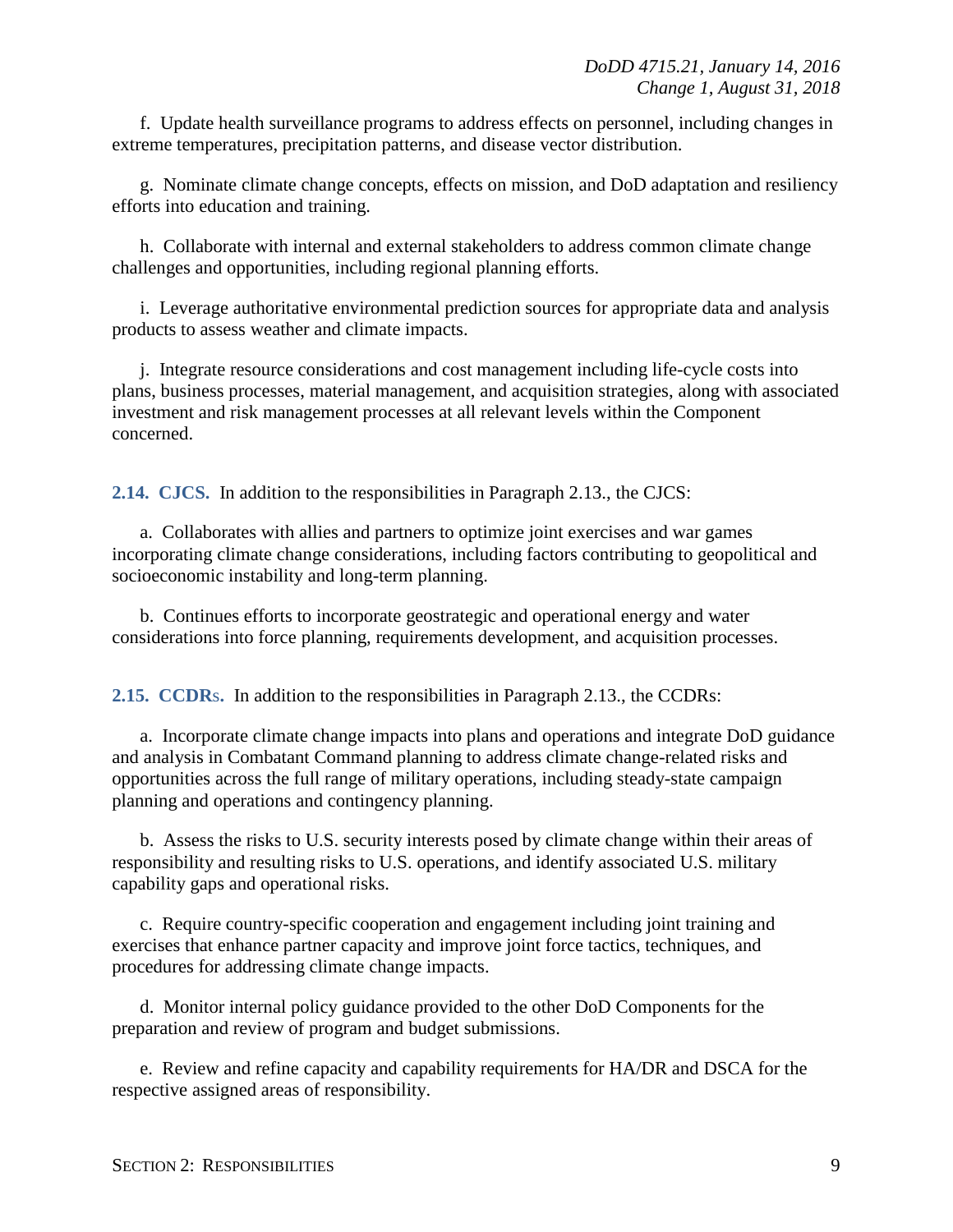## **GLOSSARY**

#### **G.1. ACRONYMS.**

| ASD(EI&E)           | Assistant Secretary of Defense for Energy, Installations, and<br>Environment                                   |
|---------------------|----------------------------------------------------------------------------------------------------------------|
| $ASD(HD\&GS)$       | Assistant Secretary of Defense for Homeland Defense and Global<br>Security                                     |
| ASD(R&E)            | Assistant Secretary of Defense for Research and Engineering                                                    |
| <b>CCDR</b>         | <b>Combatant Commander</b>                                                                                     |
| <b>CJCS</b>         | Chairman of the Joint Chiefs of Staff                                                                          |
| <b>DCMO</b>         | Deputy Chief Management Officer of the Department of Defense                                                   |
| <b>DNI</b>          | Director of National Intelligence                                                                              |
| DoDD                | DoD Directive                                                                                                  |
| DoDI                | DoD Instruction                                                                                                |
| <b>DSCA</b>         | Defense Support of Civil Authorities                                                                           |
| HA/DR               | humanitarian assistance and disaster relief                                                                    |
| USD(AT&L)<br>USD(P) | Under Secretary of Defense for Acquisition, Technology, and Logistics<br>Under Secretary of Defense for Policy |

**G.2. DEFINITIONS.** These terms and their definitions are for the purposes of this issuance.

**actionable science.** Theories, data, analyses, models, projections, scenarios, and tools that are:

Relevant to the decision under consideration.

Reliable in terms of its scientific or engineering basis and appropriate level of peer review.

Understandable to those making the decision.

Supportive of decisions across wide spatial, temporal, and organizational ranges, including those of time-sensitive operational and capital investment decision-making.

Co-produced by scientists, practitioners, and decision-makers and result in rigorous and accessible products to meet the needs of stakeholders.

**adaptation.** Adjustment in natural or human systems in anticipation of or response to a changing environment in a way that effectively uses beneficial opportunities or reduces negative efforts.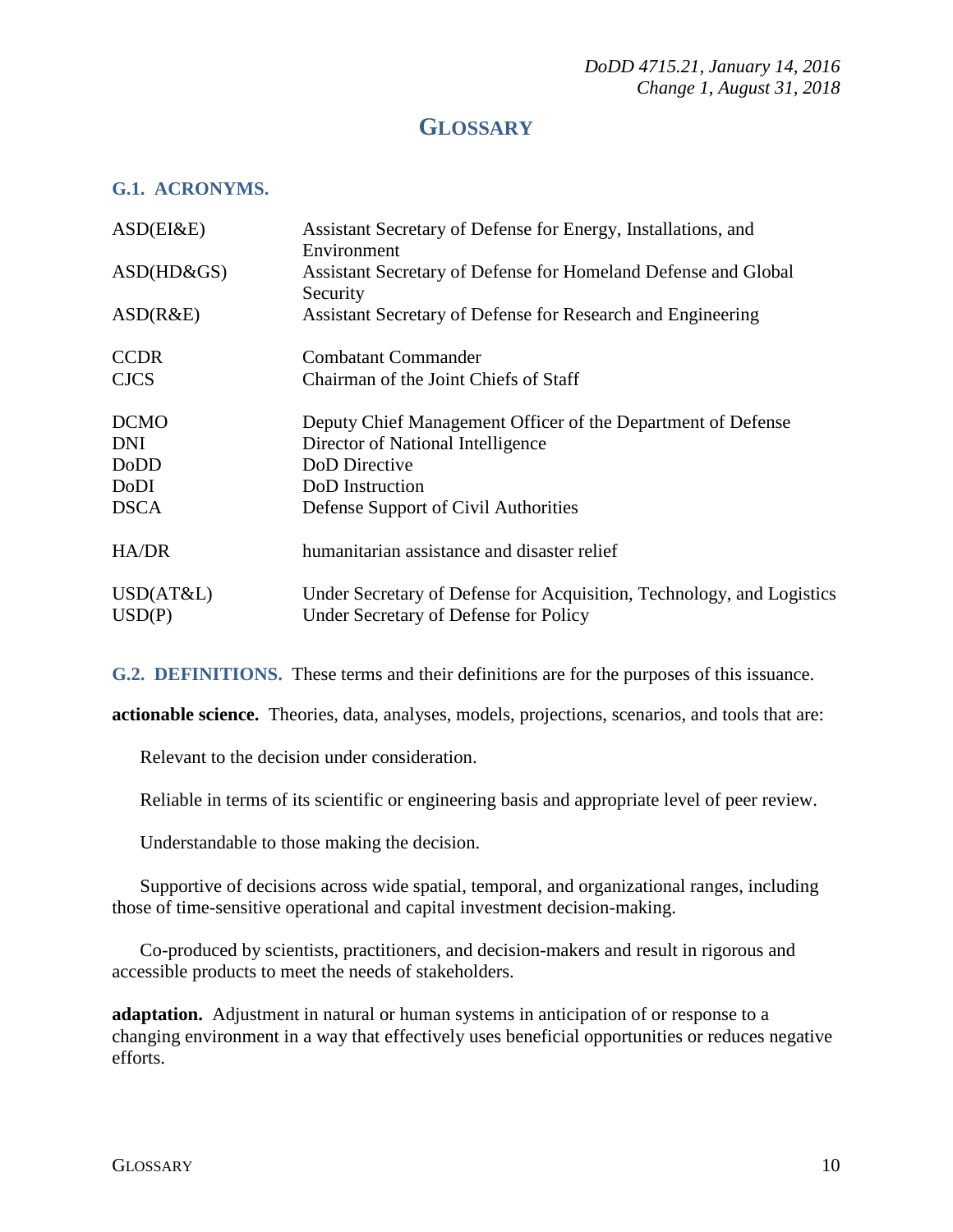**climate change.** Variations in average weather conditions that persist over multiple decades or longer that encompass increases and decreases in temperature, shifts in precipitation, and changing risk of certain types of severe weather events. This term and its definition are proposed for inclusion in the next edition of Joint Publication 1-02.

**resilience.** Ability to anticipate, prepare for, and adapt to changing conditions and withstand, respond to, and recover rapidly from disruptions.

**scenario**. A situation that details future potential conditions in a manner that supports decisionmaking under conditions of uncertainty, but does not predict future change that has an associated likelihood of occurrence.